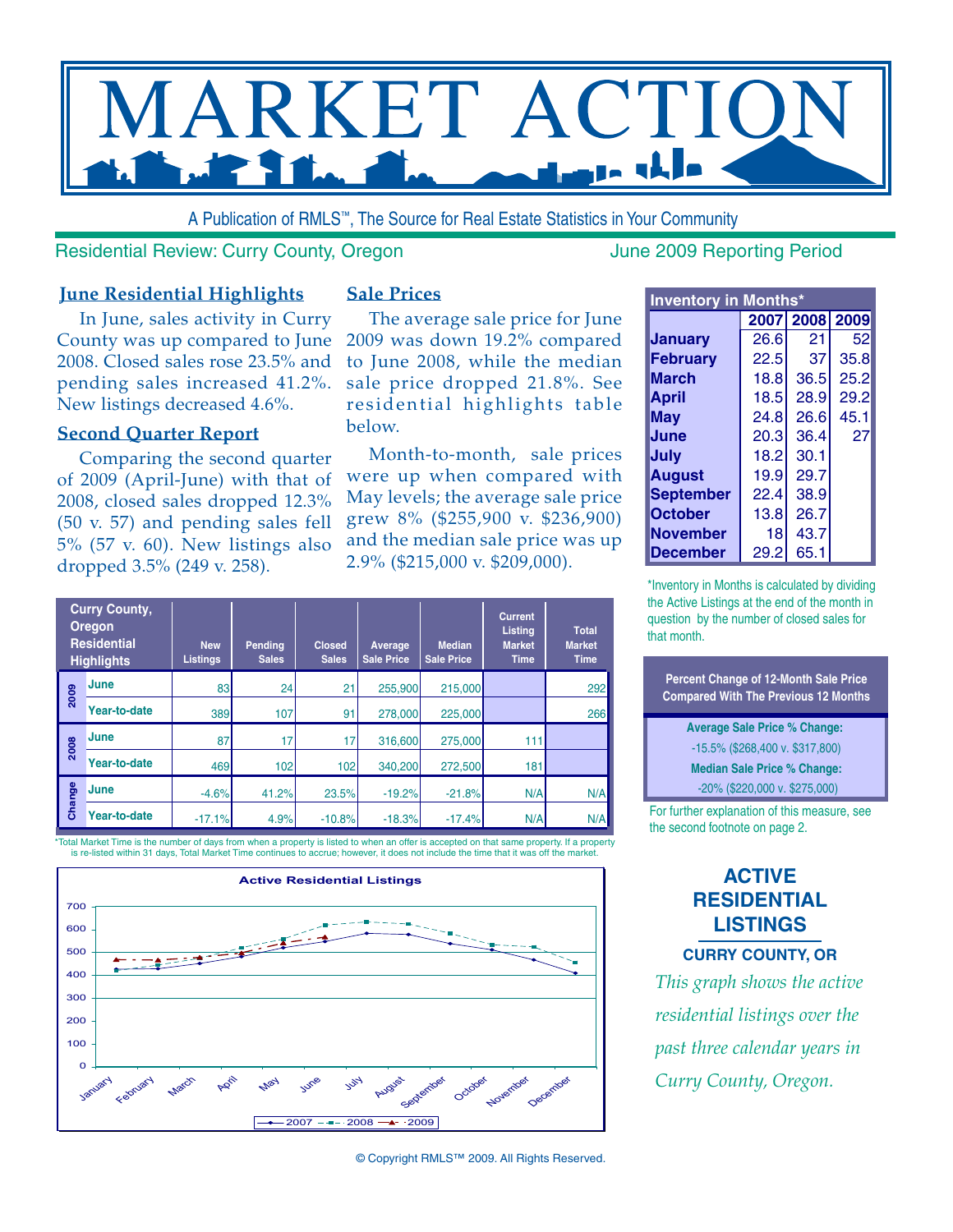# **AREa REPORT • 6/2009 Curry County, Oregon**

|                  |                                                    | <b>RESIDENTIAL</b> |                                    |                                     |                                |                                              |                               |                       |                                          |                 |                                |                                             |                        |                          |                      |                                                                 | <b>COMMERCIAL</b>      | <b>LAND</b>                     |                               | <b>MULTIFAMILY</b>    |                        |                           |
|------------------|----------------------------------------------------|--------------------|------------------------------------|-------------------------------------|--------------------------------|----------------------------------------------|-------------------------------|-----------------------|------------------------------------------|-----------------|--------------------------------|---------------------------------------------|------------------------|--------------------------|----------------------|-----------------------------------------------------------------|------------------------|---------------------------------|-------------------------------|-----------------------|------------------------|---------------------------|
|                  | <b>Current Month</b>                               |                    |                                    |                                     |                                |                                              |                               | <b>Year-To-Date</b>   |                                          |                 |                                |                                             |                        |                          | <b>Year-To-Date</b>  |                                                                 | <b>Year-To-Date</b>    |                                 | Year-To-Date                  |                       |                        |                           |
|                  |                                                    | Listings<br>ctive  | <b>Listings</b> <sup>3</sup><br>We | <b>Listings</b><br>Expired.Canceled | 2009<br><b>Sales</b><br>ending | 2008<br>s<br>2009<br><b>Sales</b><br>Pending | <b>Sales</b><br><b>Closed</b> | Sale Price<br>Average | ÷<br>Time<br>Market <sup>®</sup><br>otal | Listings<br>lew | 2009<br><b>Sales</b><br>ending | 2008<br>2009 v.<br><b>Sales</b><br>Pending: | <b>Sales</b><br>Closed | Price<br>Sale<br>Average | Sale Price<br>Median | Change <sup>2</sup><br>$\aleph$<br>Price<br><b>Sale</b><br>Avg. | <b>Sales</b><br>Closed | Price<br><b>Sale</b><br>Average | <b>Sales</b><br><b>Closed</b> | Sale Price<br>Average | <b>Sales</b><br>Closed | <b>Average Sale Price</b> |
| $\overline{270}$ | City, Airport,<br>Marina Hts., NB<br><b>Chetco</b> | 202                | 41                                 | 12                                  | 11                             | 120.0%                                       | 8                             | 215,300               | 184                                      | 159             | 41                             | 5.1%                                        | 33                     | 265,500                  | 237,500              | $-17.2%$                                                        |                        | 700,000                         | Δ                             | 292,400               |                        | 610,000                   |
| $\overline{271}$ | Harbor, Winchuck,<br><b>SB Chetco</b>              | 88                 | 12 <sup>°</sup>                    | 9                                   | 5                              | 25.0%                                        | $\overline{2}$                | 650,000               | 439                                      | 65              | 22                             | 4.8%                                        | 17                     | 377,100                  | 232,000              | $-9.7%$                                                         |                        | 50,000                          |                               | 155,000               |                        | ٠.                        |
| 272              | Carpenterville,<br>Cape Ferrello,<br>Whaleshead    | 35                 | 9                                  | 3                                   |                                | $-100.0%$                                    |                               | 155,000               | 217                                      | 27              | 7                              | $-12.5%$                                    | 8                      | 264.800                  | 252,500              | $-22.6%$                                                        |                        | ٠                               | ×                             | ٠                     | ٠                      | ×                         |
| 273              | <b>Gold Beach</b>                                  | 169                | 15 <sub>15</sub>                   | 12                                  | $\overline{7}$                 | 16.7%                                        | 8                             | 210,100               | 383                                      | 98              | 27                             | 3.8%                                        | 24                     | 252,800                  | 220,000              | $-22.0%$                                                        |                        |                                 | 6                             | 138,200               |                        |                           |
| 274              | <b>Port Orford</b>                                 | 73                 | 6                                  |                                     |                                |                                              | $\overline{2}$                | 258,300               | 247                                      | 40              | 10 <sup>°</sup>                | 25.0%                                       | 9 <sup>1</sup>         | 215,700                  | 186,500              | 7.6%                                                            |                        |                                 |                               |                       |                        |                           |

<sup>1</sup> Percent change in number of pending sales this year compared to last year. The Current Month section compares June 2009 with June 2008. The Year-To-Date section compares year-to-date statistics from June 2009 with year-to-date statistics from June 2008.

2 % Change is based on a comparison of the rolling average sale price for the last 12 months (7/1/08-6/30/09) with 12 months before (7/1/07-6/30/08).

<sup>3</sup> As of October 2007, the way that New Listing data is generated has changed to ensure accuracy.

4 Total Market Time is the number of days from when a property is listed to when an offer is accepted on that same property. If a property is re-listed within 31 days, Total Market Time continues to accrue; however, it does not include the time that it was off the market.



**NEW LISTINGS CURRY COUNTY, OR** *This graph shows the new residential listings over the past three calendar years in Curry County, Oregon.*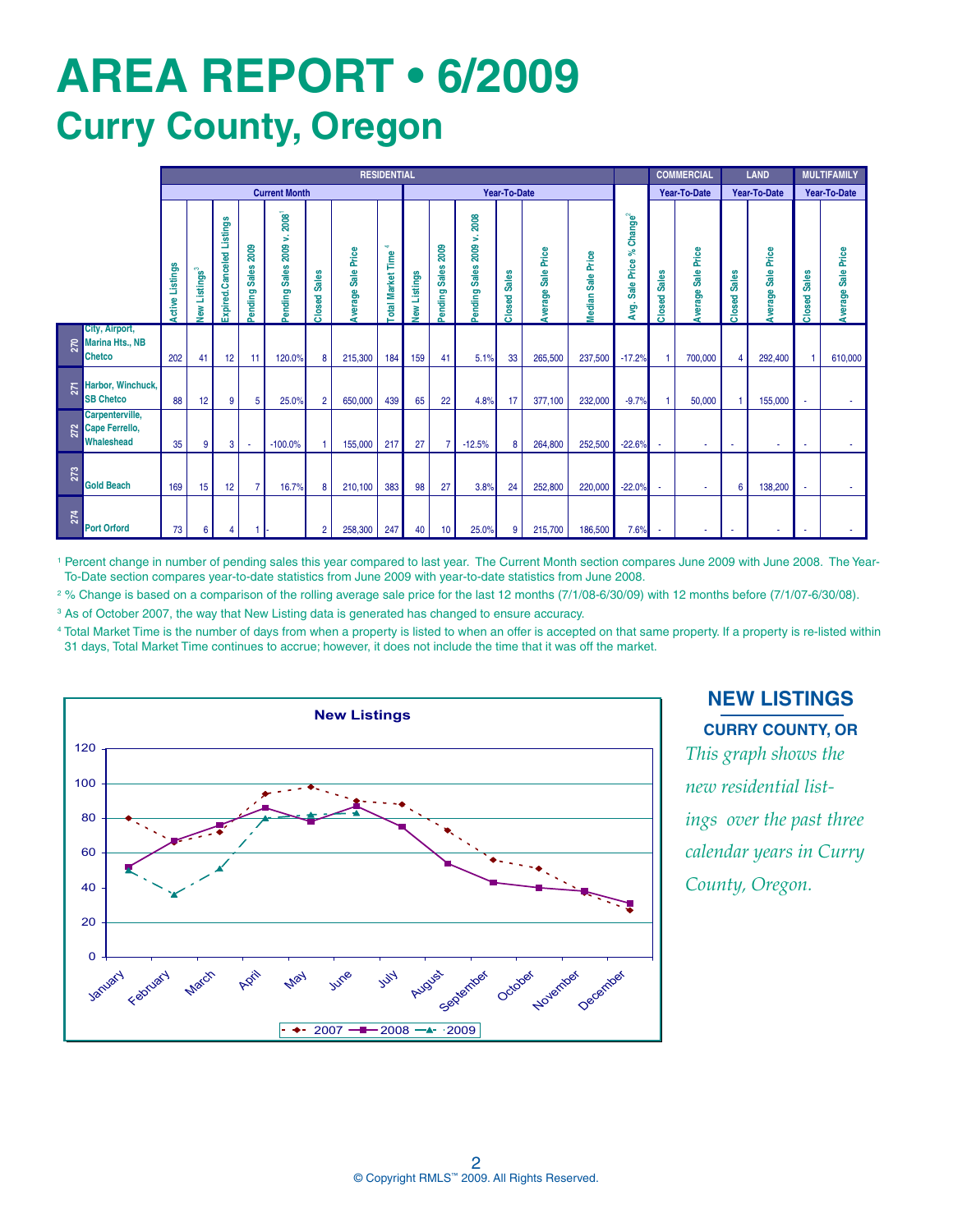### *This graph represents the average sale price for all homes sold in Curry County, Oregon.* **AVERAGE SALE CURRY County, OR**

**PRICE** 





**PENDING LISTINGS CURRY County, OR**

*This graph represents monthly accepted offers over the past three calendar years in Curry County, Oregon.*